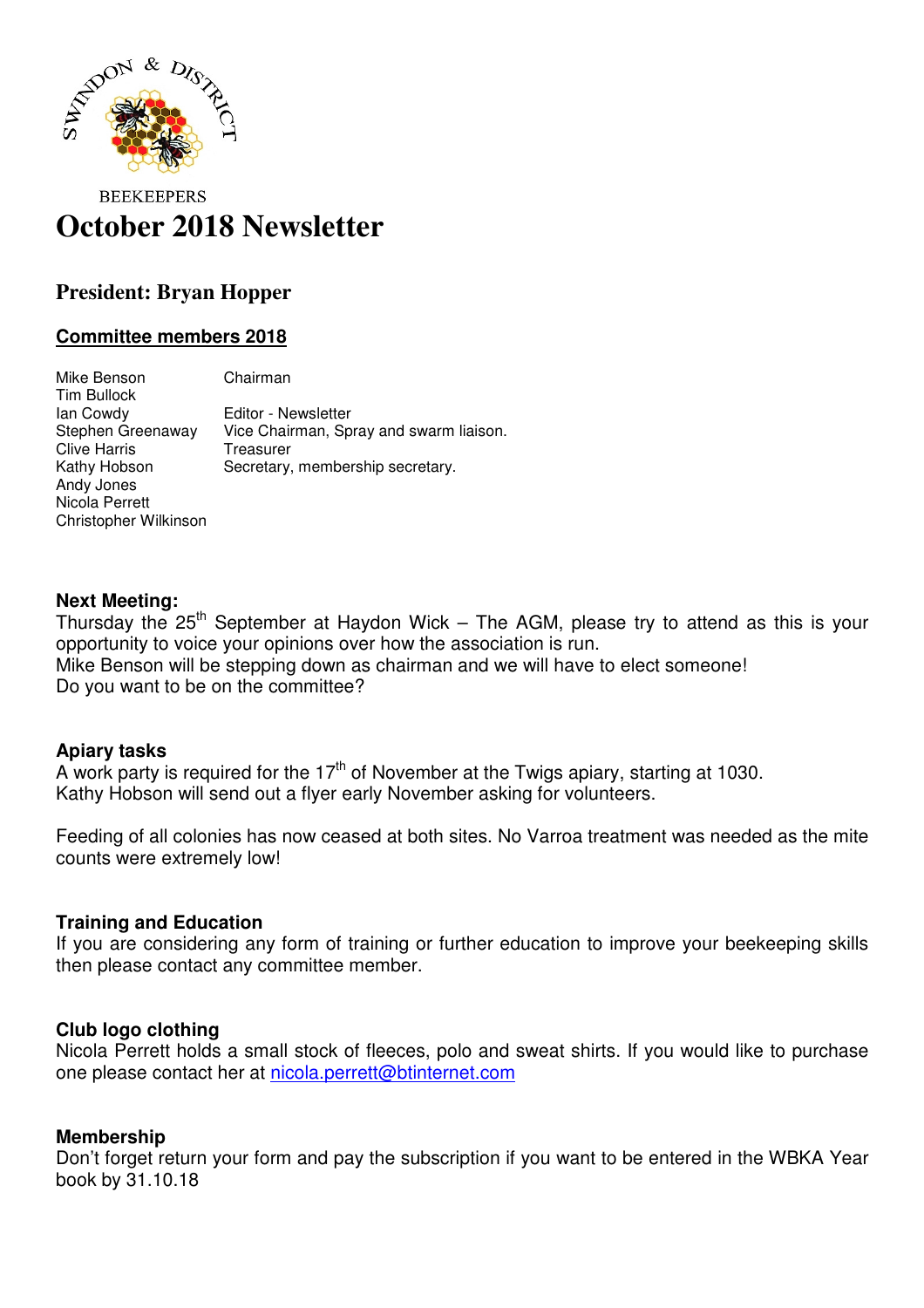## **Royal Wootton Bassett Historical Society**

For the 2019 agenda the society would like a speaker to talk about beekeeping through the ages. If you can do this you would be able to charge a fee plus expenses, please contact me ian.cowdy@btinternet.com or 07711046922 and I will put you in touch with the organisers.

### **Honey Bee Times Editor and other posts becoming vacant!**

Is anybody interested in taking over the editor's role for this prestigious beekeeping publication? Please contact Mike Benson.

Jennie Hawkins who currently maintains our website would like to hand over the reins to somebody else, anyone with IT skills who is interested should contact Jennie: **jennieb2008@hotmail.com**

### **SDBKA Honey Show**

A well turned out event, enjoyed by all! There were lots of entries some of which were very tasty.

#### **SDBKA HONEY SHOW RESULTS 2018**

| <b>CLASS</b>                | 1ST                      | 2ND                         | 3RD                      |
|-----------------------------|--------------------------|-----------------------------|--------------------------|
| 1lb Light run honey         | <b>MICK CARTER</b>       | <b>MIKE BENSON</b>          | <b>PETER HINTON</b>      |
| 11b Medium run honey        | <b>SHIRLEY STONE</b>     | <b>JENNY HAWKINS</b>        | <b>MIKE BENSON</b>       |
| 11b Dark run honey          | <b>MIKE BENSON</b>       |                             |                          |
| 11b Soft set honey          | <b>PETER HINTON</b>      | <b>MIKE BENSON</b>          | <b>MIKE BENSON</b>       |
| <b>Blind Taste Honey</b>    | <b>SANDRA CARTER</b>     | <b>IAN COWDY</b>            | <b>STEPHEN GREENAWAY</b> |
| <b>Bottle of mead - Dry</b> | <b>STEPHEN GREENAWAY</b> | <b>MIKE BENSON</b>          | <b>MIKE BENSON</b>       |
| Bottle of mead - Sweet      | <b>JENNY HAWKINS</b>     | <b>MIKE BENSON</b>          | <b>MIKE BENSON</b>       |
| Bottle of flavoured mead    | <b>MIKE BENSON</b>       | <b>MIKE BENSON</b>          |                          |
| Display of bee products     | <b>JENNY HAWKINS</b>     | <b>MIKE BENSON</b>          |                          |
| A5-size photograph          | <b>MICK CARTER</b>       | <b>IAN COWDY</b>            | <i>IAN COWDY</i>         |
| Honey cake to recipe        | <b>SHEILA RUMMING</b>    | <i><b>SANDRA CARTER</b></i> |                          |

**TROPHIES**

| <b>Best in Show</b>   | <b>JENNY HAWKINS</b>            |  |
|-----------------------|---------------------------------|--|
| <b>Highest Points</b> | <b>MIKE BENSON</b>              |  |
| <b>Best mead</b>      | <i><b>STEPHEN GREENAWAY</b></i> |  |
| <b>Novice</b>         | <b>MICK CARTER</b>              |  |
| <b>Best Cake</b>      | <b>SHEILA RUMMING</b>           |  |

Thank you to all who made my Australian cousin welcome, she enjoyed the evening and even being conscripted into the role of blind honey tasting judge.

Thanks also to Geraldine Lenert from West Wiltshire branch of the WBKA who was our Judge for the evening.